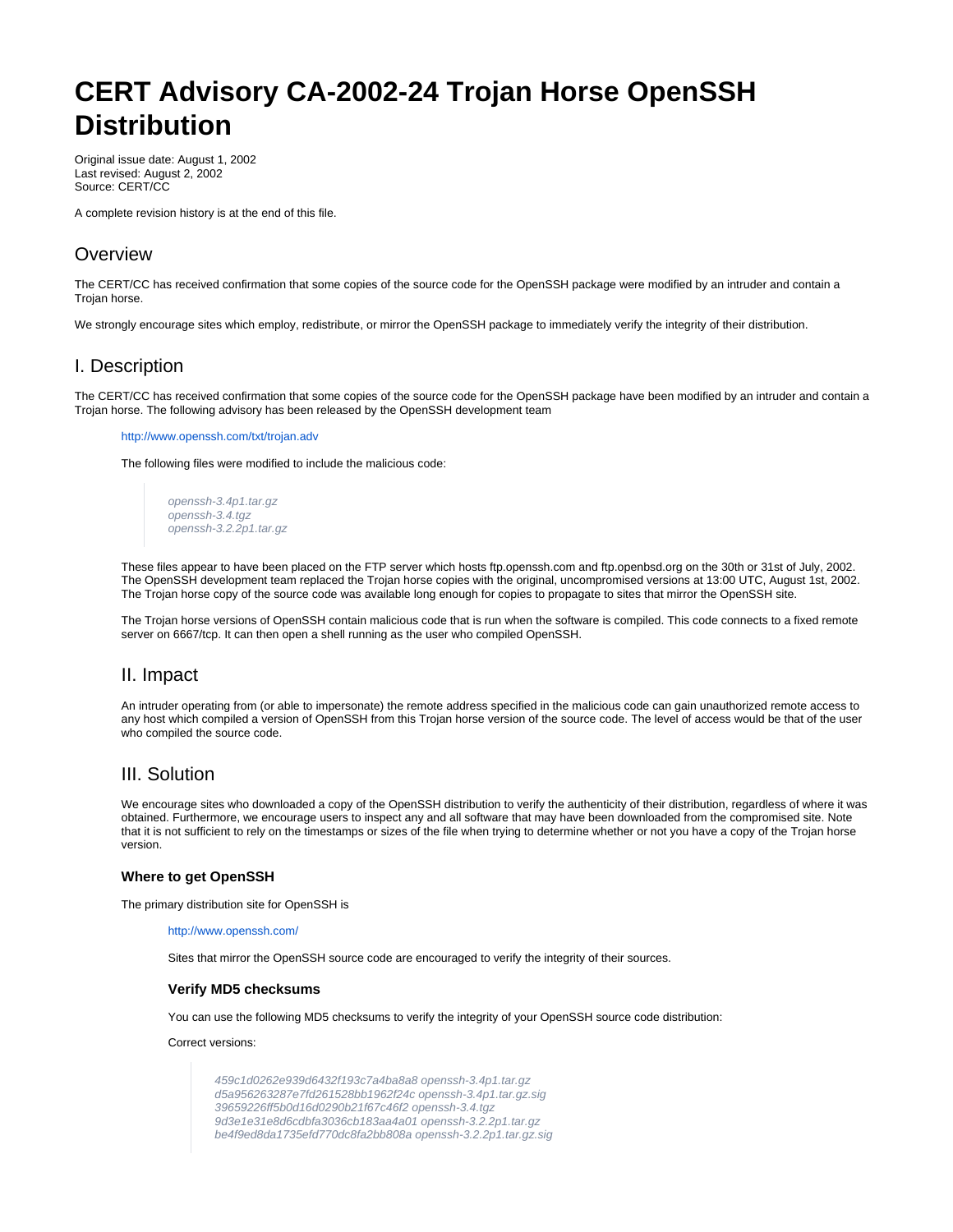At least one version of the modified Trojan horse distributions was reported to have the following checksum:

Trojan horse version:

```
3ac9bc346d736b4a51d676faa2a08a57 openssh-3.4p1.tar.gz
```
#### **Verify PGP signature**

Additionally, distributions of the portable release of OpenSSH are distributed with detached PGP signatures. Note that the Trojan horse versions were not signed correctly, and attempts to verify the signatures would have failed.

As a matter of good security practice, the CERT/CC encourages users to verify, whenever possible, the integrity of downloaded software. For more information, see

[http://www.cert.org/incident\\_notes/IN-2001-06.html](http://www.cert.org/incident_notes/IN-2001-06.html)

# Appendix A. - Vendor Information

This appendix contains information provided by vendors for this advisory. As vendors report new information to the CERT/CC, we will update this section and note the changes in our revision history. If a particular vendor is not listed below, we have not received their comments.

#### **Connectiva Linux**

Conectiva Linux distributes openssh-3.4p1 as a security update. The distributed copy is the original one and is not affected by this trojan. The detached digital signature is always checked before building third party packages.

## **Debian**

Like one of our members, Matt Zimmerman, wrote earlier today:

pool/main/o/openssh/openssh\_3.4p1.orig.tar.gz has md5sum 459c1d0262e939d6432f193c7a4ba8a8 this refers to Debian GNU/Linux 3.0 (woody)

dists/potato/updates/main/source/openssh\_3.4p1.orig.tar.gz has md5sum 459c1d0262e939d6432f193c7a4ba8a8 this refers to Debian GNU/Linux 2.2 (potato)

security.debian.org/pool/updates/main/o/openssh/openssh\_3.4p1.orig.tar.gz has md5sum 459c1d0262e939d6432f193c7a4ba8a8 this refers to our security updates

all of which match the FreeBSD one, not the trojaned version. They also match this signature:

ftp://ftp.openbsd.org/pub/OpenBSD/OpenSSH/portable/openssh-3.4p1.tar.gz.sig

from this key:

pub 1024D/86FF9C48 2001-02-26 Damien Miller (Personal Key) <djm@mindrot.org> Key fingerprint =3D 3981 992A 1523 ABA0 79DB FC66 CE8E CB03 86FF 9C48 sub 2048g/AA2B1C41 2001-02-26

#### **NetBSD**

Both the OpenSSH in the base NetBSD system, and the OpenSSH distribution files available from ftp. netbsd.org have never been compromised with this trojan code.

NetBSD mirror sites retrieve their copy from ftp.netbsd.org, and so they would also be unaffected.

NetBSD pkgsrc compares downloaded distribution files against a known-good SHA1 hash to prevent the use of trojaned distribution files.